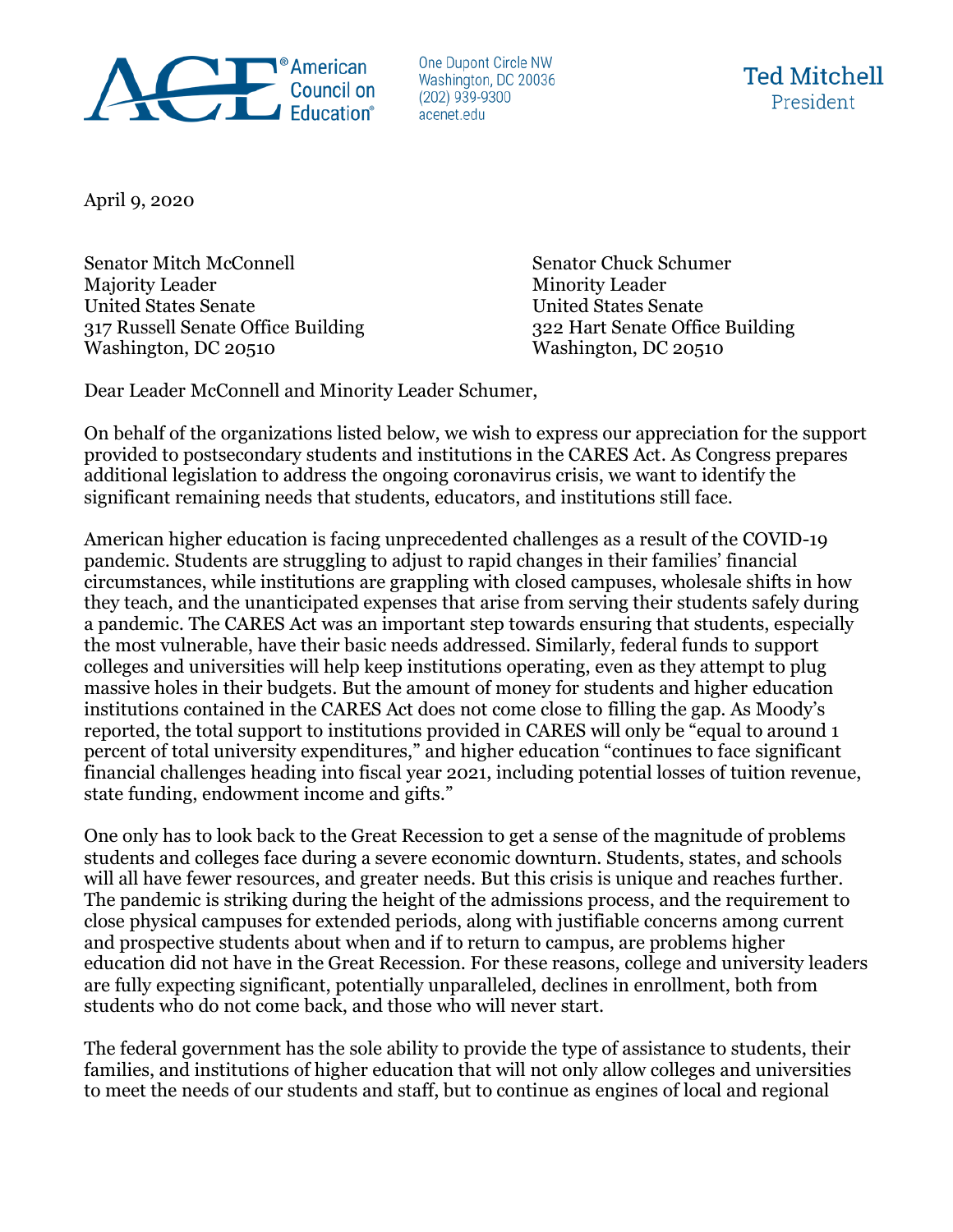economies. Efforts to stimulate the economy must necessarily include the nearly 4,000 degreegranting, two-year and four-year, public and private colleges and universities. These institutions educate roughly 20 million individuals, generate total revenues of about \$650 billion (in 2016-17 according to Department of Education data) providing a corresponding economic impact in their communities, and employ nearly 4 million Americans across campuses in every state and congressional district.

Supporting higher education at this moment is an essential component of growing the economy and preserving employment for tens of thousands of Americans in the public and private sectors. In 2018, the University of Notre Dame had a regional economic impact of \$2.46 billion and supported 16,700 jobs. Another study showed that in 2018, the University of Georgia pumped \$5.7 billion into that state's economy. In a number of states, such as California, Iowa, and Maryland, universities are the largest employers. Individuals with a postsecondary education degree earn more, pay more taxes, and are more likely than others to be employed, according to the College Board's Education Pays 2019. For instance, in 2018, the median earnings of bachelor's degree recipients with no advanced degree working full time were \$24,900 higher than those of high school graduates, and those individuals also paid an estimated \$7,100 more in taxes. The benefits of a higher education are not simply economic. Having a college degree is associated with reduced unemployment, a healthier lifestyle, lower health care costs, and higher levels of civic engagement. Indeed, on any measure of wellness that demographers can devise, college graduates fare significantly better than those who did not go to college.

Based on extensive conversations with our members and our colleague associations, we have prepared conservative estimates of the support needed to at least partially restore institutions. Many students and families will be earning less, and will have less available to spend on postsecondary education. For that reason, we estimate that a 20% increase in the current level of unmet need of nearly \$60 billion will require an additional \$12 billion in need-based financial aid. On the institutional side, we estimate that enrollment for the next academic year will drop by 15%, including a projected decline of 25% for international students, resulting in a revenue loss for institutions of \$23 billion.

Auxiliary services, which are not related to instruction but provide services to students, faculty, and others, including dormitories, food services, bookstores, health and recreation facilities, and the like, generate revenues for schools. These revenues support day-to-day operations including instruction, academic support, and student services. We estimate auxiliary revenues will decline by 25 percent, which is conservative relative to the numbers institutions have been reporting so far. In FY 2017, America's colleges and universities realized \$44.6 billion in auxiliary revenue, so the expected loss is \$11.6 billion.

All of this adds up to a total estimated need of \$46.6 billion, which would be divided equally between students and institutions.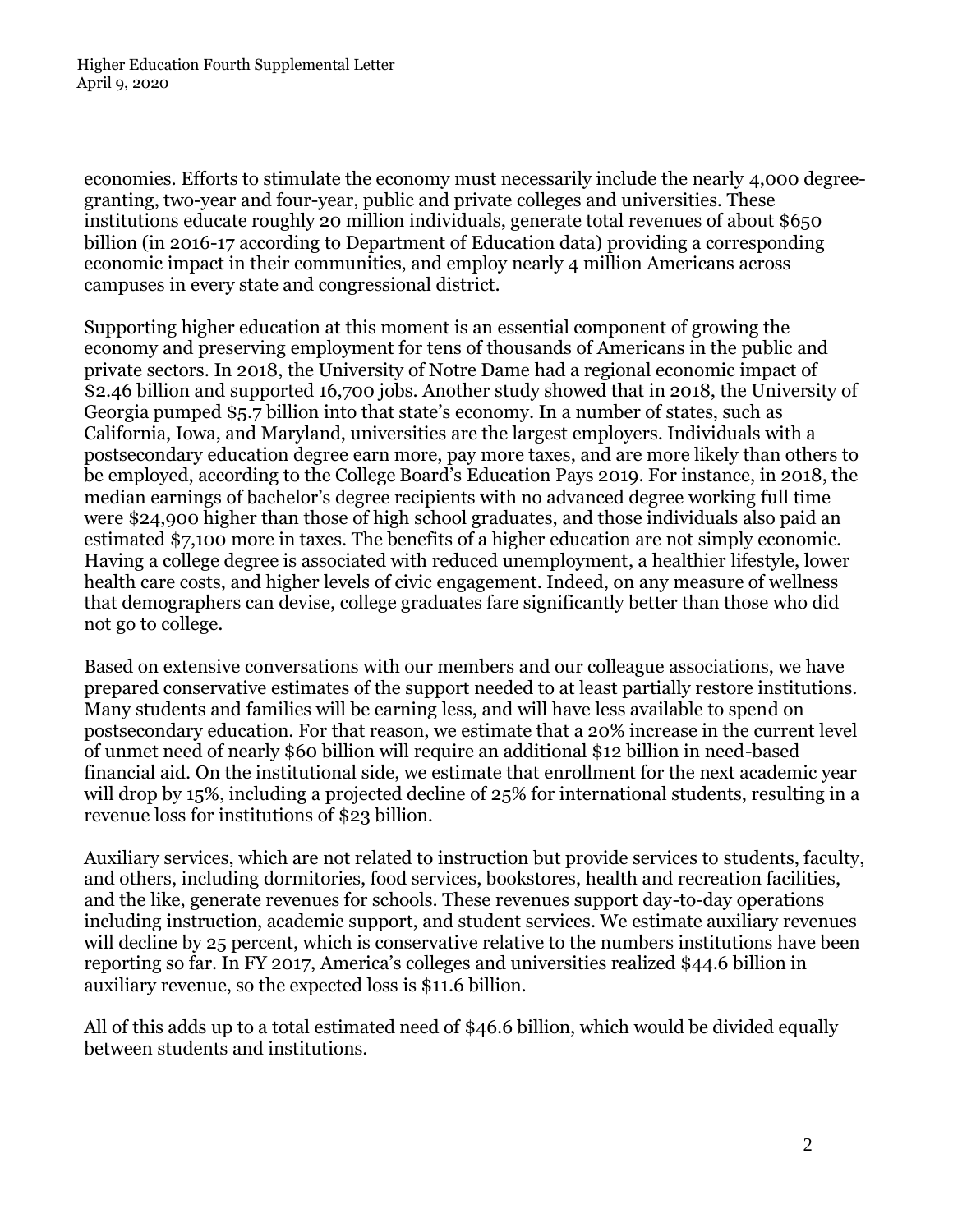Emergency grants to students totaling \$23.3 billion will enable them to begin or continue their college educations. Similarly, institutions will be able to use their share to begin filling financial gaps created by the pandemic.<sup>1</sup>

It is important to note that these are conservative estimates, excluding numerous areas where institutions are facing additional challenges. We've excluded \$374 billion in revenues—from sources such as charitable giving, hospital revenues, and investment income to name a few from this calculation even though a large percentage will undoubtedly be lost. We also do not factor in the significant state disinvestment in higher education that is expected due to substantial financial pressure on states stemming from COVID-19. Accordingly, the figure of \$46.6 billion represents just the floor of the overall impact confronting colleges and students as a result of the pandemic.

To meet both existing needs and to ensure students and families have the resources to return to college in the fall, we propose that the funds continue to be split equally between institutions and students. However, we also request that the funds targeted to students in this supplemental bill be provided by institutions in the form of need-based financial aid, with sufficient flexibility to address sudden changes in students' circumstances that arise from the economic downturn the pandemic has caused.

In order to address these urgent needs, it is necessary for the federal government to provide these critical funds to students and campuses as rapidly as possible. The allocation and distribution formula created in the CARES Act has the benefit of allowing for swift disbursement of assistance, putting resources in the hands of students and institutions as quickly as possible. Because the Department of Education will have already devised the necessary mechanism for delivery of CARES Act funding, use of the same process again will further expedite disbursement. To ensure that federal aid is appropriately targeted, we also support the inclusion of reasonable safeguards on this funding, similar to those included in the CARES Act.

In this short letter, we have attempted to outline the enormous and unprecedented challenges facing higher education as a result of the COVID-19 pandemic. We have not attempted to define or enumerate the manifold benefits the nation derives from a diverse and robust network of colleges and universities that offer high quality education and training.

We thank you for the support Congress has already provided to higher education through the CARES Act, and are grateful for the understanding Congress has shown of the sizable remaining needs of students and institutions. We appreciate your attention to these comments, and look forward to working with you to ensure that this critical funding is included in the supplemental bill currently under consideration.

 $<sup>1</sup>$  Please see the attached document that outlines the data sources used, and assumptions made, in</sup> producing these estimates.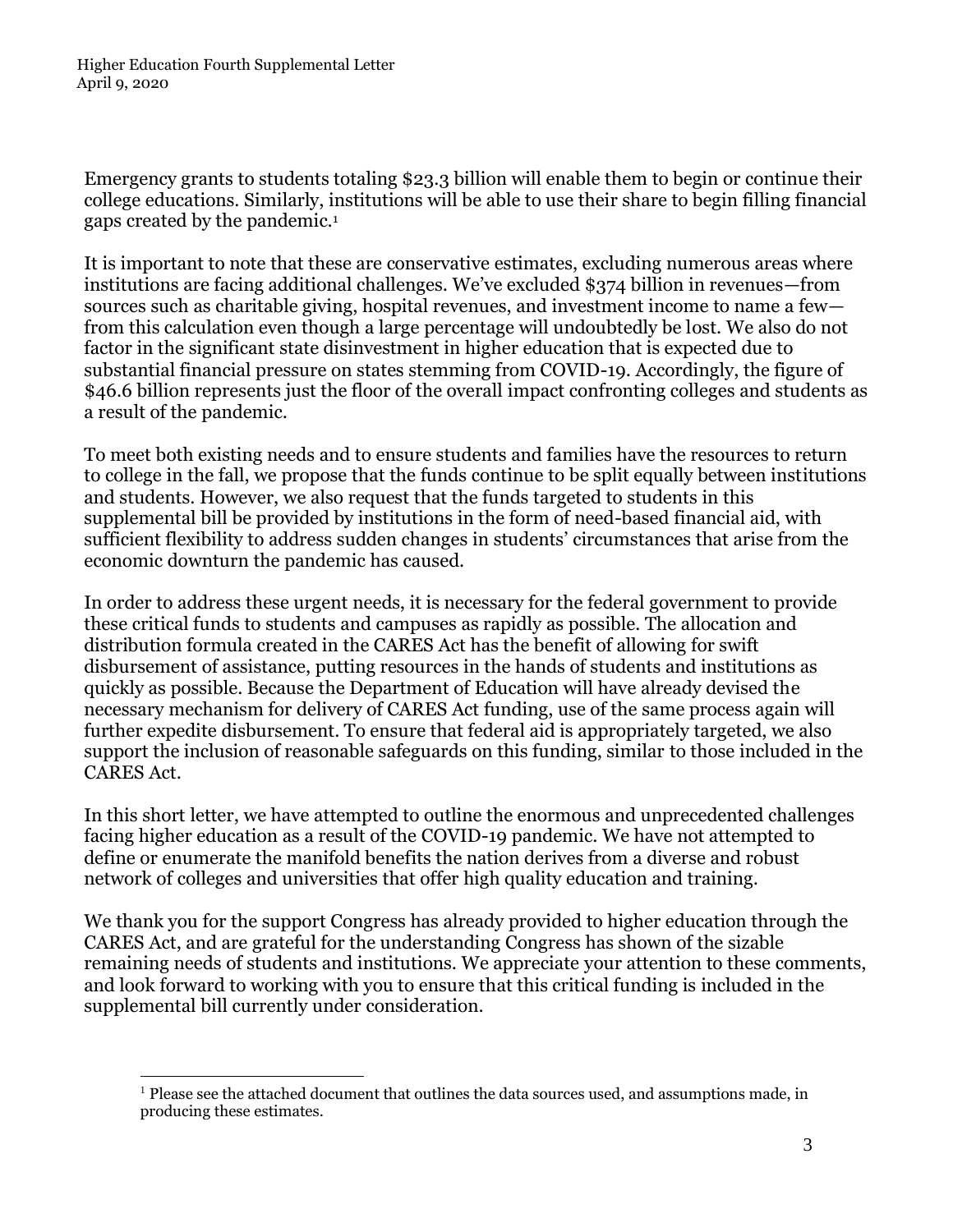Higher Education Fourth Supplemental Letter April 9, 2020

Sincerely,

Ted Mitchell President

On behalf of:

Achieving the Dream ACPA-College Student Educators International American Association of Collegiate Registrars and Admissions Officers American Association of Community Colleges American Association of State Colleges and Universities American College Health Association American Council on Education American Dental Education Association APPA, Leadership in Educational Facilities Association of American Colleges and Universities Association of American Universities Association of Catholic Colleges and Universities Association of Community College Trustees Association of Governing Boards of Universities and Colleges Association of Jesuit Colleges and Universities Association of Public and Land-grant Universities Association of Research Libraries Coalition of Urban and Metropolitan Universities Consortium of Universities of the Washington Metropolitan Area. Council for Advancement and Support of Education Council for Christian Colleges & Universities Council for Higher Education Accreditation Council for Opportunity in Education Council of Graduate Schools Council of Independent Colleges Council on Social Work Education **EDUCAUSE ETS** Hispanic Association of Colleges and Universities International Association of Campus Law Enforcement Administrators NAFSA: Association of International Educators NASPA - Student Affairs Administrators in Higher Education